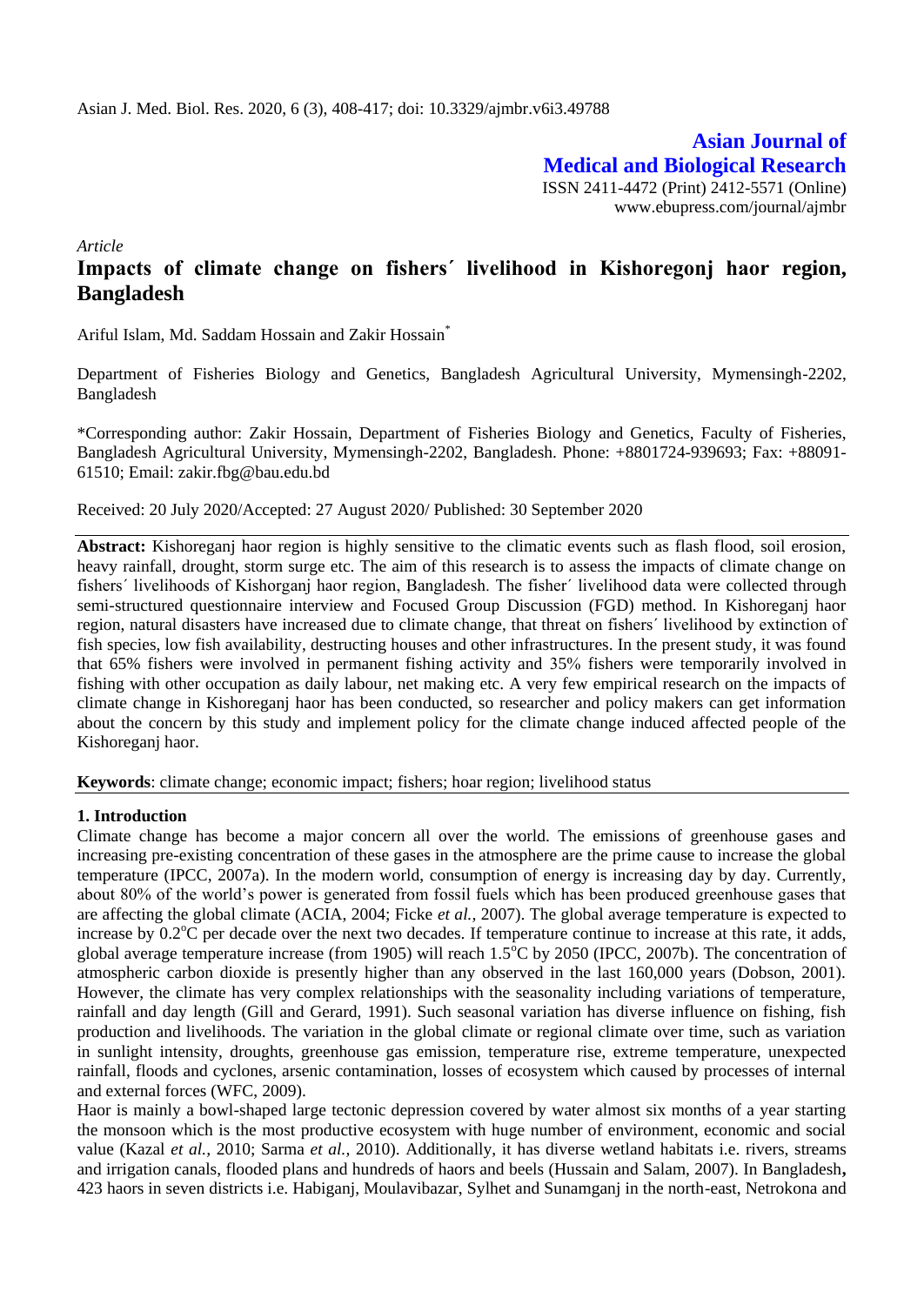Kishoreganj in the north-central and Brahmanbaria in the central eastern region of Bangladesh is covered 8000  $km<sup>2</sup>$  (Miah, 2013). The haor region is surrounded on three sides by the mountain ranges of India, with Meghalaya to the north, Tripura and Mizoram to the south, and Manipur and Assam to the east. The region extends north to the end of the Garo and Khasia Hills and east along the upper Surma valley to the Indian border (Bennett *et al.,* 1995).

Kishoreganj haor region is a vulnerable place with respect to climate change (Nath *et al.,* 2010). This haor region is also a very much endangered area with diversified problems shortage of food, and damage due to floods, erosion, excess rain and loss of land. Due to the climate change on livelihood, fisheries resources, fishing ground and fish habitat may directly be affected in Kishoreganj haor region (Ahmed, 2012). Because of the haor ecosystems are altering gradually for changing water quality parameters by rising temperature. Climate change is altering species composition which has negative impact on ecosystem functions and productivity (Duffy, 2003). Species respond to climate changes and shifts in community dynamics have the impacts in abundance and changes of fish diversity (Schiel *et al.,* 2004). Higher temperature reduces oxygen solubility in water, favour the survival of parasites and bacteria; these conditions will collectively reduce fish survival, affected the natural foods, growth and reproductive success of wild populations (Hall, 2009). Climate change affects fisheries in Kishoreganj haor region via, changes in temperature and circulation patterns, the frequency and severity of extreme events. Although higher temperature than ambient or near lethal temperatures allows fish to adjust critical limits in a few degrees by acclimation (Myrick and Ceck, 2003). When fish is exposed to temperature within the sub lethal range, its can still be affected by the environmental temperature. The metabolic rates of fish are affected in majority due to water temperature.

Climate change is a serious threat to the Kishoreganj haor region with its high concentrations of population and economic activity. Fishersˊ communities are considered vulnerable to the negative impacts of climate change (Dixen *et al.,* 2003). The visible impacts of climate change in Kishoreganj haor region include temperature rising, storm surge damage, loss of wetlands, loss of freshwater fish habit, loss of biodiversity, damage boats, nets, fishing gear, and fish landing centres, as well as education, health, housing, and other community infrastructure (Adger *et al.,* 2005; Westlund, 2007). Climate change will tend to exacerbate non-climatic pressures on fisheries such as overfishing, pollution and loss of habitat (Brander, 2006; Sumalia *et al.,* 2011). In addition, fishing is considered high-risk livelihood activity due to the fugitive nature of the resource, the hostile environment of the fishing and perishability of the product (MRAG, 2011). The livelihood vulnerability can be assessed using the sustainable livelihood approach (SLA) (Badjeck *et al.,* 2010). The asset base- human, physical, natural, financial and social capital forms the building block of livelihoods and helps to reduce vulnerability.

## **2. Materials and Methods**

## **2.1. Study area**

The area of Karimganj upazila of Kishoreganj is  $200.52 \text{ km}^2$ , located between  $24^{\circ}22'$  and  $24^{\circ}32'$  north latitudes and in between 90°48' and 91°01'east longitudes. It is bounded by Tarail and Itna upazilas on the north, Nikli, Kataidi and Kishoreganj Sadar upazilas on the south, Nikli and Mithamoin upazilas on the east, Kishoreganj Sadar upazila on the west (Figure 1).

## **2.2. Duration of the study**

The present study was undertaken for the period of 18 months from July 2017 to December 2018 in haor region, Kishoreganj. The necessary data were collected during the study period to fulfil the requirement of the research works. For the collection of the data it was needed to visit the study area about 1 month interval.

## **2.3. Preparation of questionnaire**

The questionnaire was prepared to collect primary data from the study area of Kishoreganj haor. The questionnaire was consisted of all necessary questions that were essential for the details information about the fishersˊ livelihood data. The questionnaire has the five parts: these are personal information, fishing information, fishing constraints, socio-economic condition and conclusion. The fishersˊ were interviewed on the impact of climate change, biodiversity, human health, fisheries researches and their livelihood. The focus of this questionnaire survey was to determine the changes of fish production, livelihood, adaptability fisheries emigration due to the effects of climate change.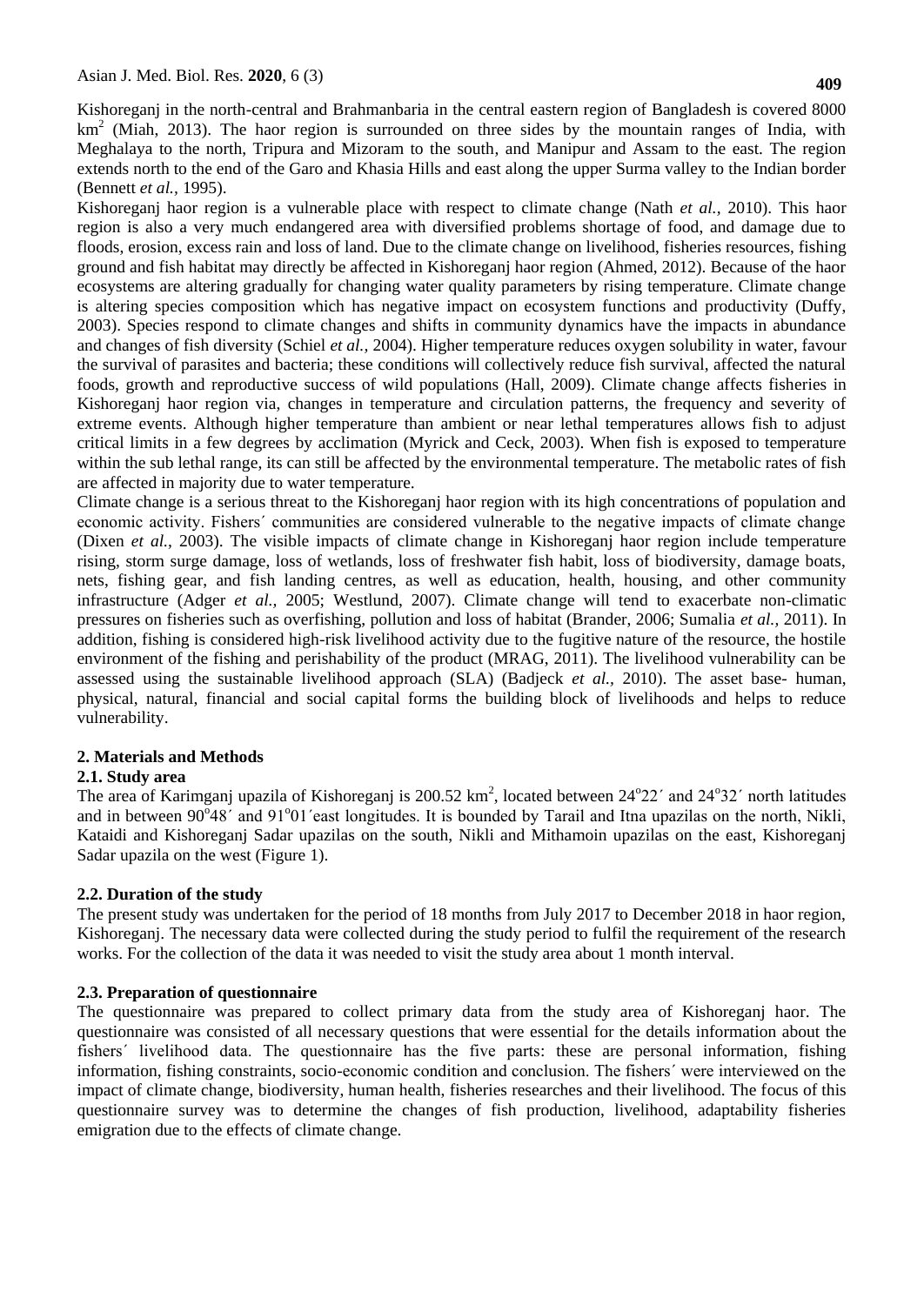

**Figure 1. Location of the study area.**

## **2.4. Sampling size and sampling procedure**

Two hundred fishersˊ were selected to take the data for their livelihood in the Kishoreganj haor region. Among 200 interviewed people, they included both male and female. The family members were selected randomly for sampling.

## **2.5. Data collection**

The fisher' livelihood data was collected through semi-structured questionnaire interview and Focused Group Discussion (FGD) method. Fishersˊ interview and FGD had been done in fish landing centers, fish market, boat owners of commercial fishing vessels, retailers, fish traders, local people, fishers, riverside settlers and fishersˊ village of those selected sampling areas for the collection of information on fisheries resources and livelihood data. Households were selected as the sampling unit considering the factors that one member of each household was permanent resident of the study area and was involved with fish catching or fish farming. The minimum age of each respondent was considered 40 years so that they could provide more accurate information.

The Secondary data was collected from various relevant scientific articles, reports, maps, journals, website, library, Bangladesh Fisheries Research Institute, Department of Fisheries and Department of Forestry.

## **2.6. Sustainable livelihood approach (SLA)**

SLA is an attempt to recognize climate changes impact and variation fishersˊ community at Kishoreganj haor region. There are three major components such as livelihood asset (natural, financial, social, human and physical capital), vulnerability context (vulnerability analysis) and structure and process (institutional analysis) in the framework of SLA. The principle of the SLA into the regulation of community based climate change impact and adaptation in a specific way were maintained for the current study.

## **2.7. Data processing and analysis**

From study area, the data were collected and sorted, edited, encoded, summarized, tabulated and analyzed according to the objectives of the study. Then carefully enter into IBM-SPSS 20. All the collected data were analyzed by IBM-SPSS 20.

## **3. Results and Discussion**

## **3.1. Demographic information of the fishers**

In the present study, fishersˊ livelihood in Kishoreganj haor region was observed and found that male person was dominantly involved in fishing than female. On the other hand, women were mainly involved in household activity (39.29%) and rearing domestic animal (21.43%) for their extra income which is helpful for their family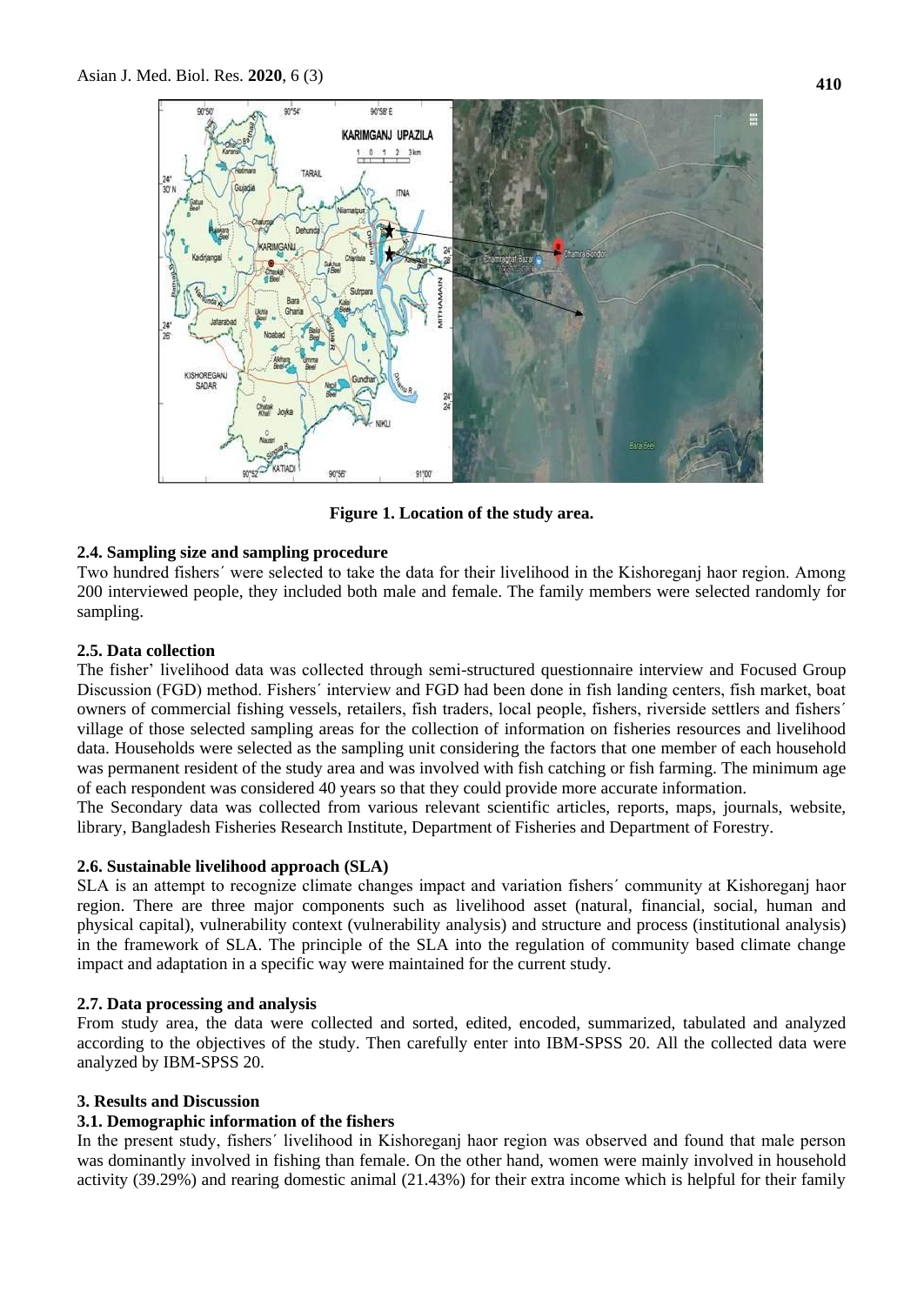members. In our society, it is very difficult especially for female to go outside for fishing. In the study area, average household size was 6 and male and female ratio was 76.67 and 23.33, respectively. It was found that 39.17% and 9.17% people's age were 30-45 and 15, respectively. It indicates that a number of workable peoples are high. Ali *et al.* (2009) found quiet similar results that 50% of the fishers belong to age group of 31-40 years in the district of Mymensingh. Sufian *et al.* (2017) reported that middle age group 31-45 years and Muslim fishers are the most dominant in Dekar haor of Sunamganj which is similar with the present study.

Religion is an important attribute in the cultural area in any society. Though conceived anthropologically, the low caste Hindus constitute the fishing communities in Bangladesh but now-a-days people of various castes, creed and status are found in fishing community (Azam *et al.,* 1998). In the study area, 65% fishers were Muslim and 35% were Hindu. The study of the Chantarasri (1994), Rabbani and Sarker (1997) in the Sundarbans reserve forest also found quite similar results the most fishers were Muslim (68%). Hindu fishers were found 32% in Sundarbans (Ahmed and Hossain, 1999) and 57% in Tangail district (Ahamed, 1996). Trina *et al.* (2016) found similar result in fishersˊ community in Dekhar haor under Sunamganj district that were 80% Muslims and only 20% Hindu. It was found that 90.83% fishers of the study area were married and 9.17% were unmarried. Ahamed (1996) in Tangail, found that married fishers was 94%, which is quite similar with the present study. In the present study area, it was found that 60% fishers lived in nuclear families and 40% lived with joint family. Sufian *et al.* (2017) reported the most of the fishers lived in joint family with members ranging from 6 to 11 in Dekar haor of Sunamganj. Ali *et al.* (2009) found that about 42% of the fishers lived in nuclear family and rest 57.50% in the whole family in the district of Mymensingh. Rahaman *et al.* (2020) found that most of the fishers were belonged to the age groups of 41 to 60 years (45%), represented by 75% muslim and joint family type (61%) was the predominant among the fishers.

Human resource development and social advancement are dependent on the education. BBS (Bangladesh Bureau of Statistics) classifies literate persons as those who can write a letter in any language. In the present study, it was found that 6.67% had passed primary or above. About 12.5% fishers can sign only and 80.83% were illiterate. Sufian *et al.* (2017) found quite similar result that 57% fishers were illiterate due to economic crises and lack of awareness about education in Dekar haor. Mahbubullah (1986) and Ahamed (1996) were found literacy rate 23% and 69%, respectively in the polder area and Tangail. In the present study, parents were not interested to send their children to school because of their financial problem. Only 21.31% children were going to school and 46.17% children were avoiding school for supporting their family due to lack of awareness program and financial problem. Sufian *et al.* (2017) reported that 41.15% fishersˊ children were found up to primary level, whereas 29.1% not schooling of children categories and 11.98% children dropped out of school before completing their primary education. The present study showed that most of the fishers are unable to maintain the education costs their school going children. Fishersˊ children enter into the fishing profession in their early age owing to poor economic status of their parents and lack of awareness about education. For this reason, the literacy rate is low among fishersˊ community.

In the present study, 65% fishers were involved in permanent fishing activity and 35% fishers were temporarily involved in fishing with other occupation as daily labor, net making etc. Among all fishers 34.17% are doing illegal fishing during ban period. Ahamed (1996) found that about 34% fishers depending on crop cultivation as subsidiary occupation in Tangail. Ahamed (1996) also found that 81% carried out fishing throughout the year.

The clean and safe drinking water is the right for the people of a nation. In the present study, 86.6% fishers used tube-wells for drinking water and 3.5% fishers used pond water both for drinking and household work. The fishersˊ (100%) of the old Brahmaputra river were used tube-well water for drinking purposes, among them 40% had their own tube-well, 50% used shared tube-well and remaining 10% used neighbours tube-well (Kabir *et al.,* 2012). Most of the fishers lived in very poor housing conditions. From the survey, it was found that 73.6% house condition of the fishers was muddy house and 26.4% house condition was tin-shed. Mahmud *et al.*  (2015) found that 14% fishers were lived in the house made straw and soil, 62% fishers were lived in the house made by tin. The present study revealed that 7.6% fishers had unhygienic and 92.4% fishers had semi-hygienic sanitation system. Ali *et al.* (2009) found that 62.5% of the fishers had semi-hygienic, 25% had unhygienic and 12.5% had hygienic toilet. The present results indicated that the fishers of the study area had better condition with respect to their sanitation facilities.

The present study revealed that only 43.33% of the fishers had electricity access while 46.73% of them had no electricity access. Shamima (2000) reported that the 20% of fishers had electricity in Gollamari fishing community, Khulna. Presents results indicate that the fishers of the present study areas had better condition with respects to the electricity consumption. The basic information of the fishers is represented in Table 1.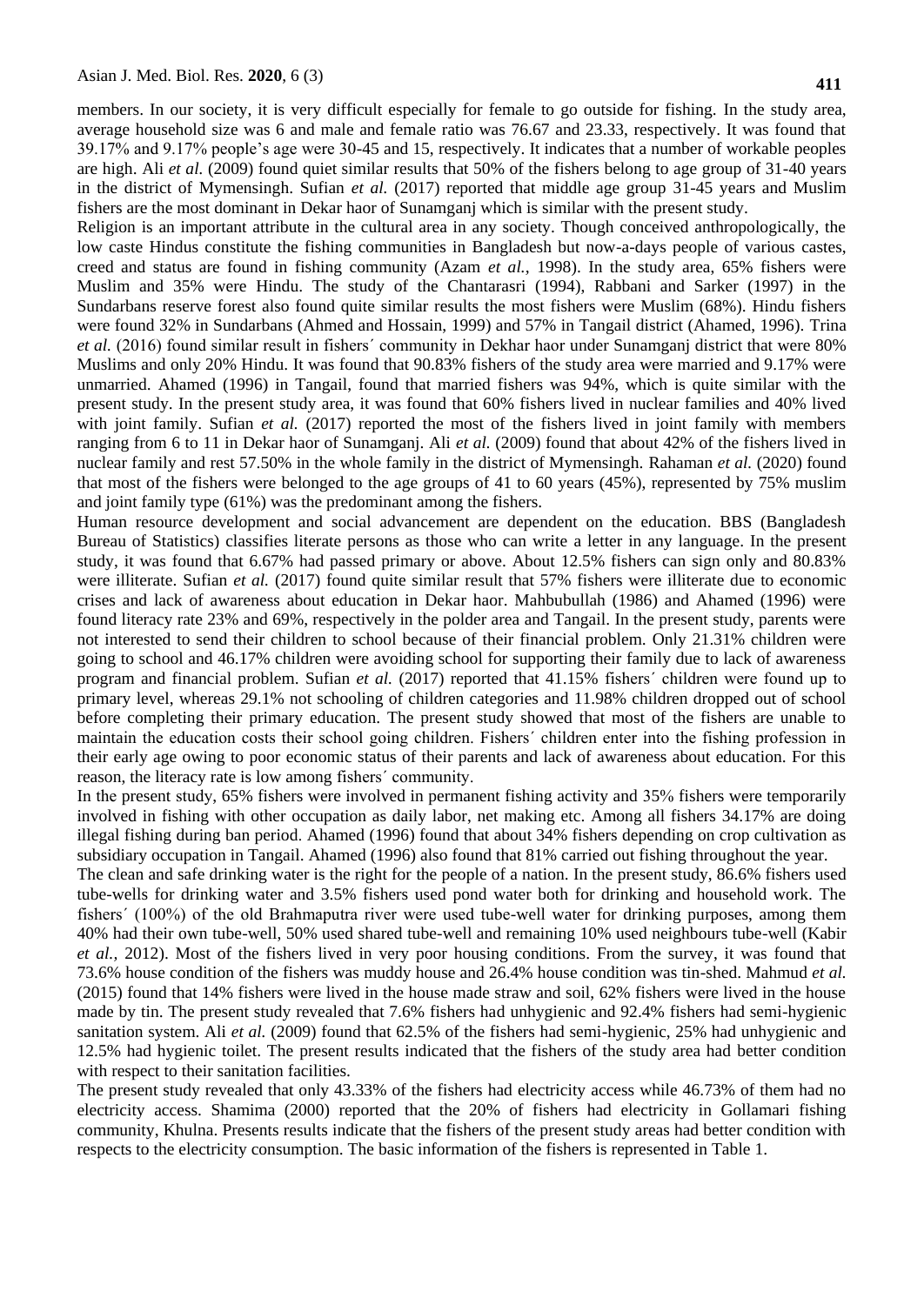#### **3.2. Fishersˊ activity during ban period in the study area**

Illegal fishing was doing 34.17% during ban period and there were 14.17% day labourer. Other fishers were also involved in net making, agriculture and handicraft making etc. during ban period in the present study area. Activity during ban period is presented in Table 2. The result supports Bappa *et al.* (2014) that primary occupation of 60% respondents was fishing and few were also involved in agriculture. They noted that only 12% women were engaged in making nets for fishing.

### **3.3. Women and children's activity in Kishoreganj haor region**

In the study area, 39.29% of women was housewife, 21.28% was involved in rearing domestic animals for contribution in their family. Few women were also involved in handicraft making, helping in fishing activity, helping in agriculture etc. In the present study area, women participation is increasing day by day. Women participation is presented in Table 3. Children activities were also observed during study period. Most of the children were avoiding school (46.17%) for helping their family members. School going children was 21.31% in the present study area. Small percentage of the children was also involved in helping in fishing (7.38%), helping in household activity (9.01%) etc. Children's activity in Kishoreganj haor region is presented in Table 4. Sufian *et al.* (2017) found that women involved in net making, fish drying, poultry rearing, livestock rearing, cultivation (fruit and vegetables), handicraft and other household activities at the Dekar haor of Sunamganj in Bangladesh. The highest number of fishersˊ children (41.15%) was found up to primary level followed by 29.1% not schooling and 17.17% secondary level. It is notable that 11.98% of the children dropped out of school before completing their primary education, this is similar to the present findings.

#### **3.4. Annual average income of fishers in the study area**

Most of the fishersˊ income was very low according to the fishersˊ opinion in the present study area. Based on field survey, 39.17% fishersˊ income range was 20,000-30,000 BDT and 32.5% fishersˊ income was 30,000- 50,000 BDT in the present study area. Many fishers take loan from some NGO's and arotdar (moneyed man) for a long period of time. Only small percentage of the fishers (7.5%) income was 70,000 BDT or above in the present study area. The annual average income of the fishers in the current study area is presented in Table 5. The result supports Trina *et al.* (2016) that 70% peoples earned 40,000-60,000 BDT/year, 20% earned 61,000- 99,000 BDT/year and 10% earned 100,000-above BDT/year and also agrees with Bappa *et al.* (2014) that annual household income of maximum beneficiaries (44%) was below 30,000 BDT and above 50,000 BDT found in only 4% cases.

### **3.5. Major problems and constraints associated with fishing and livelihood**

It is seen that lack of knowledge was the most frequently faced problem (ranked  $1<sup>st</sup>$ ) by the fishers. 63.3% fishers stated about this problem. Low price of fishes was the 2<sup>nd</sup> major problem and constraints in the present study area that 59.9% fishers was faced frequently and access to information and training (ranked  $3<sup>rd</sup>$ ) which were frequently faced by 57.5% fishers, respectively. Other problems and constraints included disease, unfavourable environment, and access to bank loans, safety, lack of foods and cloths, access to water and lack of fish storage which were ranked as  $4^{\text{th}}$ ,  $5^{\text{th}}$ ,  $6^{\text{th}}$ ,  $7^{\text{th}}$ ,  $8^{\text{th}}$ ,  $9^{\text{th}}$  and  $10^{\text{th}}$ , respectively according to the fishers' opinion. Table 6 represents major problems and constraints faced by the fishers in the present study. Additionally, Islam *et al.* (2020), Rahaman *et al.* (2019) and Hossain *et al.* (2018) found that the catch per unit effort of fishersˊ nets was declined due to decreased species composition. Sufian *et al.* (2017) investigated the major problems and constraints associated with fishing and livelihood in Dekar haor of Sunamganj in Bangladesh. They noted that housing and sanitation conditions of the fishers were not well developed and the highest percentage of fishers were illiterate due to economic crises and lack of awareness about education. Kabir *et al.* (2012) noted that about 60% of the fishers used unhygienic while 10% used semi-hygienic and 30% of the fishers had no sanitary toilet facilities and also found 40% fishers used their own tube-well, 50% used shared tube-well and remaining 19% used neighbours tube-well for drinking water.

#### **3.6. Fishersˊ perception about the impact of the climate change**

Fishersˊ perceptions about the impact of the climate change on their usual life were evaluated using agreement index (AI). Fishers comments on the impact of climate change were recorded 15 statements and their depth of agreements on the selected statements were calculated consequently. Table 7 represents agreement index regarding the impacts of climate change.

Climate change affected the livelihood, hampered fishing ground, fishing season in the present study area. Land pattern are changed due to siltation, river bank erosion is very much severe. Most of the fishers of the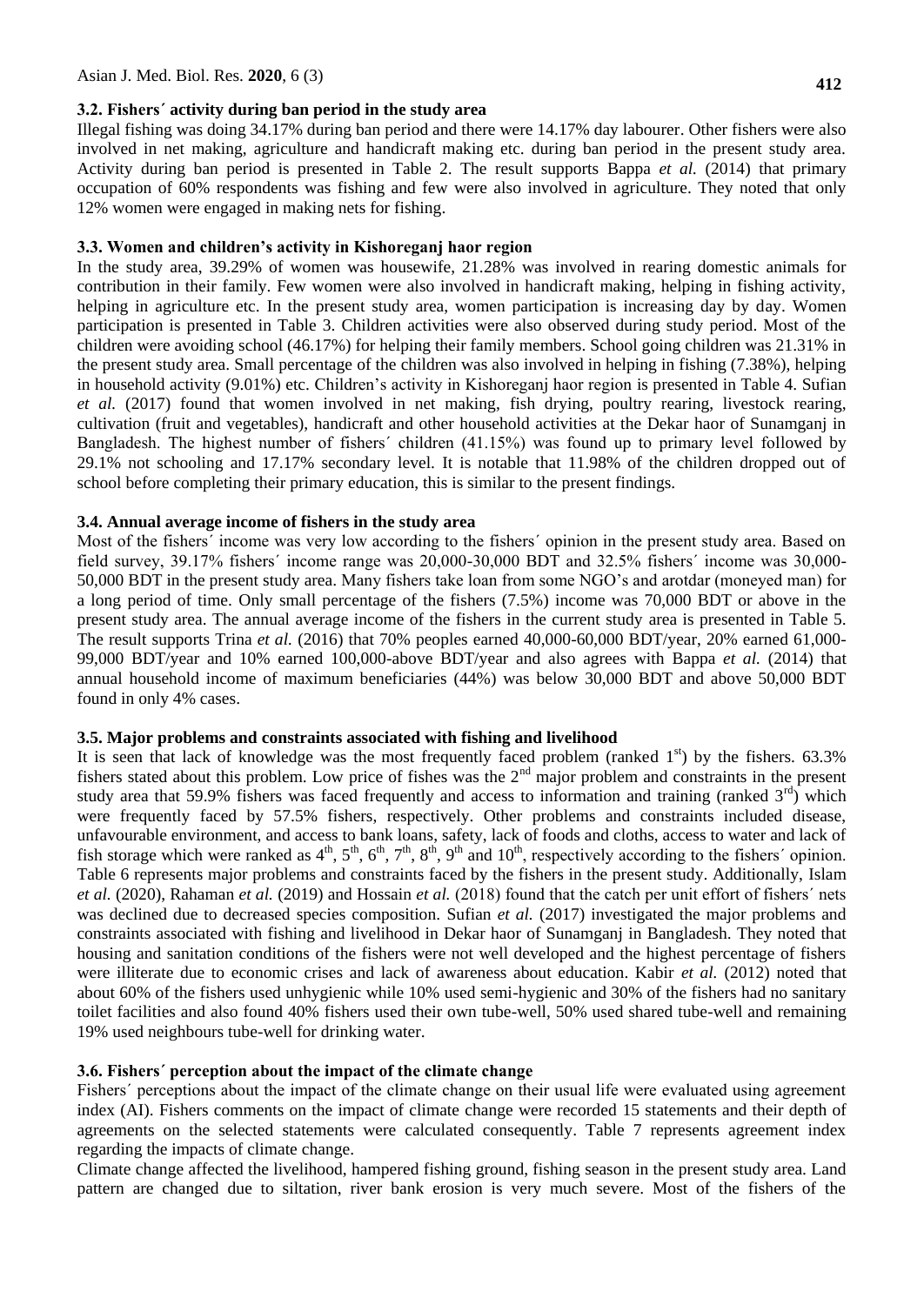Kishoreganj haor region are dependent on only fishing for livelihood. A few numbers of fishers were related with non-fishing activity. Chowdhury *et al.* (2010) found that Bangladesh is highly vulnerable to the effects of climate change in fisheries. In the present study, it was observed that most of the fishers are found seasonal and they either do other works or stay at home. In this situation they increase the unemployment number and lead life below poverty level. Siddiquee *et al.* (2013) analyzed that trend of livelihood and food security had fallen largely below the poverty level.

In the present study, about 87.5% fishers said that flash flood was the most vulnerable problem in the present study area. Fishers said that the intensity and frequency of flash flood is higher than previous time. However, fishers understand that pattern of rainfall and frequency of heavy rainfall has been increased due to climate change (Vlassova, 2006). All of these physical changes can make fishing more challenging and lead to loss of land, loss of haor vegetation and reduced access to freshwater (Barnett and Adger, 2003). Thousands of people are affected by these hazards which destroy farm and homestead land, housing structure, standing crop, poultry and livestock, vegetation, household utensil and communication system. These losses force the peoples to move at new places without any alternative option and put them in disastrous situation to obliged drawn savings and often fall into further debt (Islam *et al.,* 2006).

| <b>Particulars</b>             |                                | <b>Percentages of fishers</b> |
|--------------------------------|--------------------------------|-------------------------------|
| Average household size (no.)   |                                | 6.00                          |
| Average dependency ratio (no.) |                                | 2.23                          |
|                                | Male                           | 76.67                         |
| Average sex distribution       | Female                         | 23.33                         |
| Average age                    | Below15.00 years               | 9.17                          |
|                                | 15.01 to 30.0years             | 32.50                         |
|                                | 30.01 to 45.0years             | 39.17                         |
|                                | 45.01 to 60.00 years           | 19.17                         |
|                                | Islam                          | 65.00                         |
| Religion                       | Hindu                          | 35.00                         |
| Marital status                 | Unmarried                      | 9.17                          |
|                                | Married                        | 90.83                         |
|                                | Nuclear family                 | 60.00                         |
| Family type                    | Joint family                   | 40.00                         |
|                                | Male                           | 1.70                          |
| Average children (no.)         | Female                         | 1.30                          |
|                                | Illiterate                     | 80.83                         |
| Literacy rate                  | Sign only                      | 12.50                         |
|                                | Primary and above              | 6.67                          |
|                                | Fishing only (with licence)    | 24.17                         |
| Occupational status            | Fishing only (without licence) | 36.67                         |
|                                | Fishing and others             | 39.17                         |
| Fishers type                   | Permanent                      | 65.00                         |
|                                | Temporary                      | 35.00                         |
| Housing condition              | Muddy house                    | 73.60                         |
|                                | Tin-shed                       | 26.40                         |
| Source of drinking water       | Pond                           | 3.50                          |
|                                | Own tube well                  | 42.00                         |
|                                | Others tube well               | 54.50                         |
| Sanitation type                | Unhygienic                     | 7.60                          |
|                                | Semi-hygienic                  | 92.40                         |
| Average fishing time (hr/day)  |                                | 9.00                          |
| <b>Electricity facilities</b>  |                                | 43.33                         |

#### **Table 1. Basic information about the fishers.**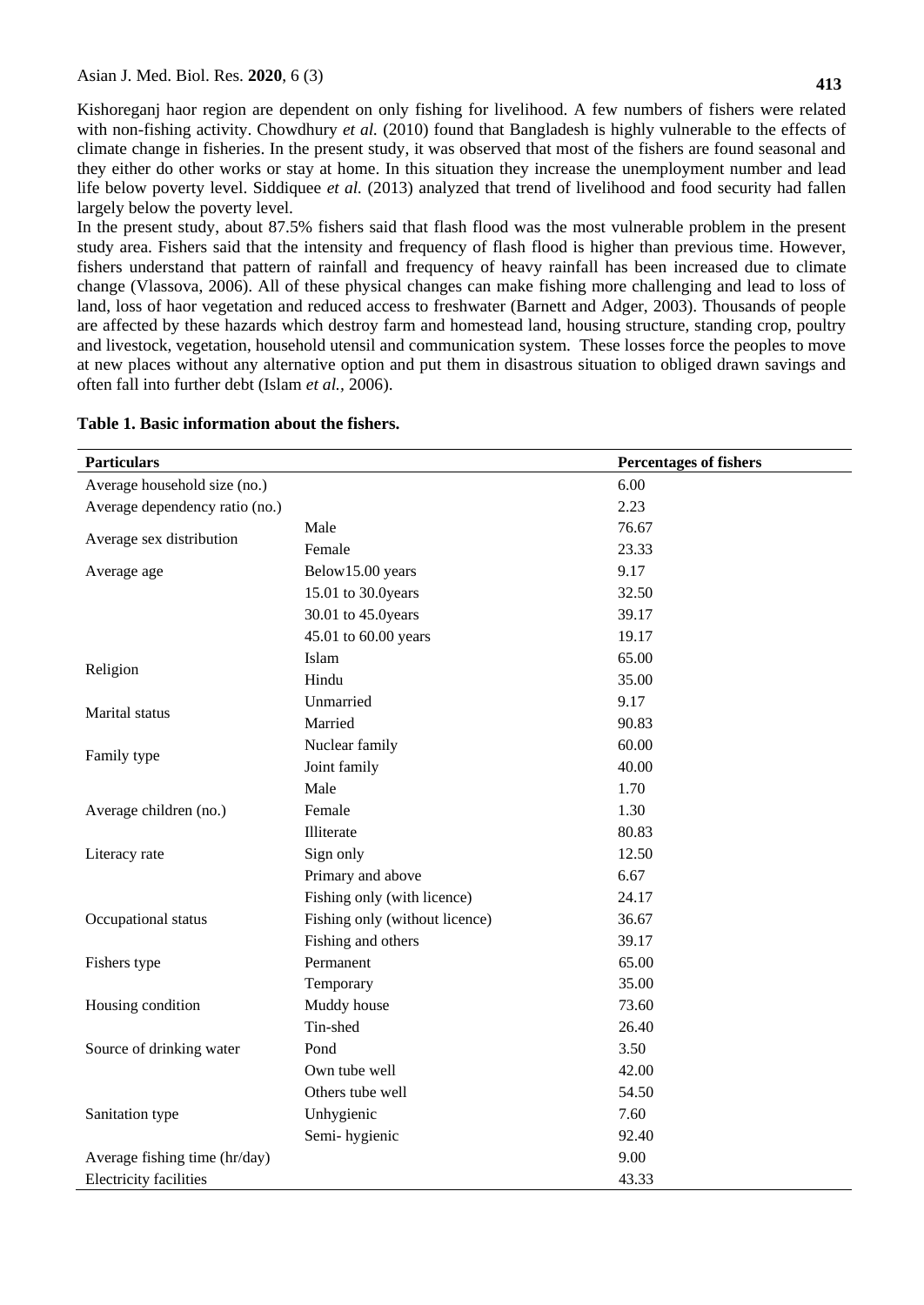| Table 2. Fishers activity during ban period. |  |  |
|----------------------------------------------|--|--|
|----------------------------------------------|--|--|

| <b>Activity</b>                 | <b>Number</b> | <b>Percentage</b> |
|---------------------------------|---------------|-------------------|
| No activity                     | 07            | 5.83              |
| Net making                      | 12            | 10.00             |
| Illegal fishing (poaching)      | 41            | 34.17             |
| Agriculture                     | 18            | 15.00             |
| Agriculture and illegal fishing | 11            | 9.17              |
| Handicraft making               | 03            | 2.50              |
| Day laborer                     | 17            | 14.17             |
| Other                           | 11            | 9.17              |
| Total                           | 120           | 100               |

Sourceː Field survey, 2017-2018.

## **Table 3. Women participation on livelihood in Kishoreganj haor region.**

| <b>Activity</b>             | <b>Number</b> | Percentage $(\% )$ |
|-----------------------------|---------------|--------------------|
| Housewife                   | 11            | 39.29              |
| Handicraft making           | 03            | 10.71              |
| Helping in fishing activity | 02            | 7.14               |
| Helping in agriculture      | 02            | 7.14               |
| Rearing domestic animals    | 06            | 21.43              |
| Others                      | 04            | 14.28              |
| Total                       | 28            | 100                |

Sourceː Field survey, 2017-2018.

# **Table 4. Children's activity in Kishoreganj haor region.**

| <b>Activity</b>               | <b>Number</b> | Percentage $(\% )$ |
|-------------------------------|---------------|--------------------|
| School going children         | 78            | 21.31              |
| School avoiding children      | 169           | 46.17              |
| Helping in fishing            | 27            | 7.38               |
| Helping in household activity | 59            | 16.12              |
| Others                        | 33            | 9.01               |
| Total                         | 366           | 100                |

Sourceː Field survey, 2017-2018.

## **Table 5. Annual average incomes of the fishers.**

| <b>Income Range(BDT)</b> | <b>Number</b> | Percentage $(\% )$ |
|--------------------------|---------------|--------------------|
| 20,000-30,000            | 47            | 39.17              |
| 30,000-50,000            | 39            | 32.50              |
| 50,000-70,000            | 25            | 20.83              |
| 70,000-above             | 09            | 7.50               |
|                          | $Total=120$   | 100                |

Sourceː Field survey, 2017-2018.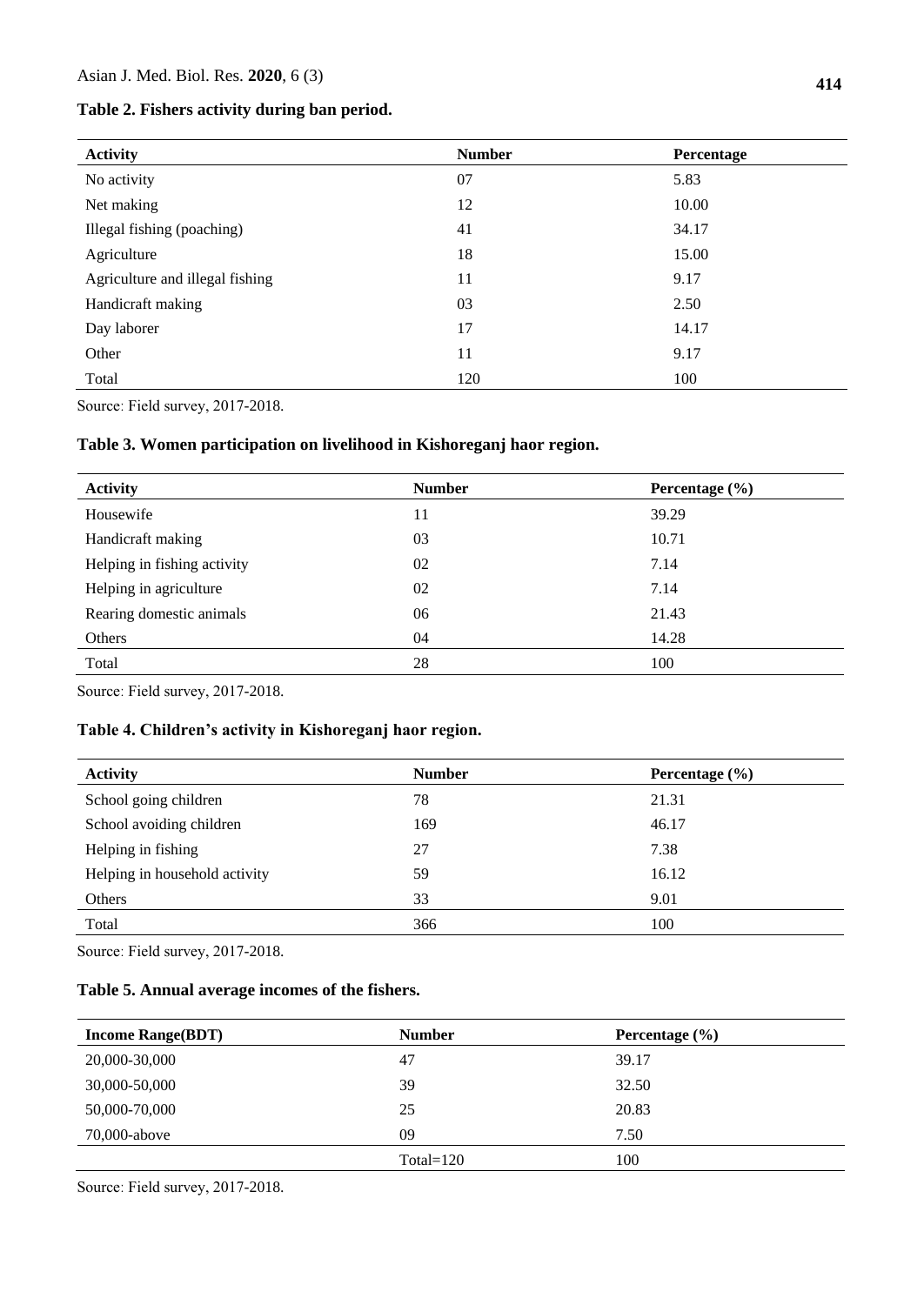#### **Table 6. Problems and constraints faced by the fishers.**

| <b>Problems identified</b>         | Extent of problem (% of fishers) |                   |      | Rank |
|------------------------------------|----------------------------------|-------------------|------|------|
|                                    | <b>Frequent</b>                  | <b>Occasional</b> | Rare |      |
| Lack of knowledge                  | 63.3                             | 21.4              | 15.3 |      |
| Access to information and training | 57.5                             | 29.2              | 13.3 | 3    |
| Low price of fishes                | 59.9                             | 26.3              | 13.8 | 2    |
| Access to bank loans               | 39.3                             | 31.7              | 30.0 | 6    |
| Unfavorable environment            | 40.8                             | 34.2              | 25.0 |      |
| Safety                             | 37.3                             | 31.5              | 31.2 |      |
| <b>Disease</b>                     | 41.7                             | 40.1              | 18.2 | 4    |
| Lack of foods and cloths           | 35.1                             | 33.7              | 31.2 | 8    |
| Access to water                    | 34.0                             | 33.5              | 32.5 | 9    |
| Lack of fish storage               | 33.4                             | 33.1              | 33.6 | 10   |

**Table 7. Agreement index regarding the impacts of climate change.**

| <b>Statements</b>                  | <b>Fishers agreement</b> |                  |         |
|------------------------------------|--------------------------|------------------|---------|
|                                    | Agreed                   | <b>Disagreed</b> | Weights |
| Reduce fish production             | 77/120                   | 43/120           | 1/15    |
| Damage fishing ground              | 67/120                   | 53/120           | 1/15    |
| Blockage fish migration route      | 73/120                   | 47/120           | 1/15    |
| Damage biodiversity                | 81/120                   | 39/120           | 1/15    |
| Increase cost of fishing materials | 86/120                   | 34/120           | 1/15    |
| Increase temperature               | 68/120                   | 52/120           | 1/15    |
| Enhance soil erosion               | 62/120                   | 58/120           | 1/15    |
| Reduce rainfall                    | 77/120                   | 43/120           | 1/15    |
| Siltation and sedimentation        | 69/120                   | 51/120           | 1/15    |
| Change water flow level            | 71/120                   | 49/120           | 1/15    |
| <b>Storm Severity</b>              | 96/120                   | 24/120           | 1/15    |
| Storm frequency                    | 86/120                   | 34/120           | 1/15    |
| Change spawning season             | 63/120                   | 57/120           | 1/15    |
| Decrease fish reproduction         | 87/120                   | 33/120           | 1/15    |
| Extinct fish species               | 80/120                   | 40/120           | 1/15    |
| Index score                        | 0.627                    | 0.373            | -       |
| Depth of agreement (%)             | 62.7                     | 37.3             |         |

Source: Authors' estimation based on field survey, 2017-2018.

Note: Calculation of index score for agreed opinions =  $(77/120 \times 1/15) + (67/120 \times 1/15) + (73/120 \times 1/15) + (81/120 \times 1/15)$  $1/15$ ) + (86/120 × 1/15) + (68/120 × 1/15) + (62/120 × 1/15) + (77/120 × 1/15) + (69/120 × 1/15) + (71/120 × 1/15) +  $(96/120 \times 1/15) + (86/120 \times 1/15) + (63/120 \times 1/15) + (87/120 \times 1/15) + 80/120 \times 1/15) = 0.627$ Calculation of index score for disagreed opinions =  $(43/120 \times 1/15) + (53/120 \times 1/15) + (47/120 \times 1/15) + (39/120 \times 1/15)$  $+ (34/120 \times 1/15) + (52/120 \times 1/15) + (58/120 \times 1/15) + (43/120 \times 1/15) + (51/120 \times 1/15) + (49/120 \times 1/15) + (24/120 \times 1/15)$  $1/15$  +  $(34/120 \times 1/15)$  +  $(57/120 \times 1/15)$  +  $(33/120 \times 1/15)$  +  $(40/120 \times 1/15)$  = 0.373 Calculation of depth of agreement for agreed opinions =  $0.627 \times 100 = 62.7\%$ 

Calculation of depth of agreement for disagreed opinions =  $0.373 \times 100 = 37.3\%$ 

#### **4. Conclusions**

Climate change affected livelihood of the fishers. The socio-economic condition of the fisher in the adjacent area was not satisfactory. Fishers were deprived of many amenities. Due to climate change, fishersˊ communities are facing many serious problems such as diseases, lack of foods, lack of lands, lack of economics support and lack of other facilities. Flood, storm surge and soil erosion were common in Kishoreganj haor region. Climate change is a challenge for fishersˊ community in Kishoreganj region. So it is necessary to conduct awareness training programme on improve management of environmental risk and adaptive capacity.

#### **Acknowledgements**

Authors acknowledge to the Project Implementation Unit, National Agricultural Technology Program-Phase II Project (NATP-2), Bangladesh Agricultural Research Council (BARC), Farmgate, Dhaka-1215, Bangladesh for funding the project (no. CRG-718).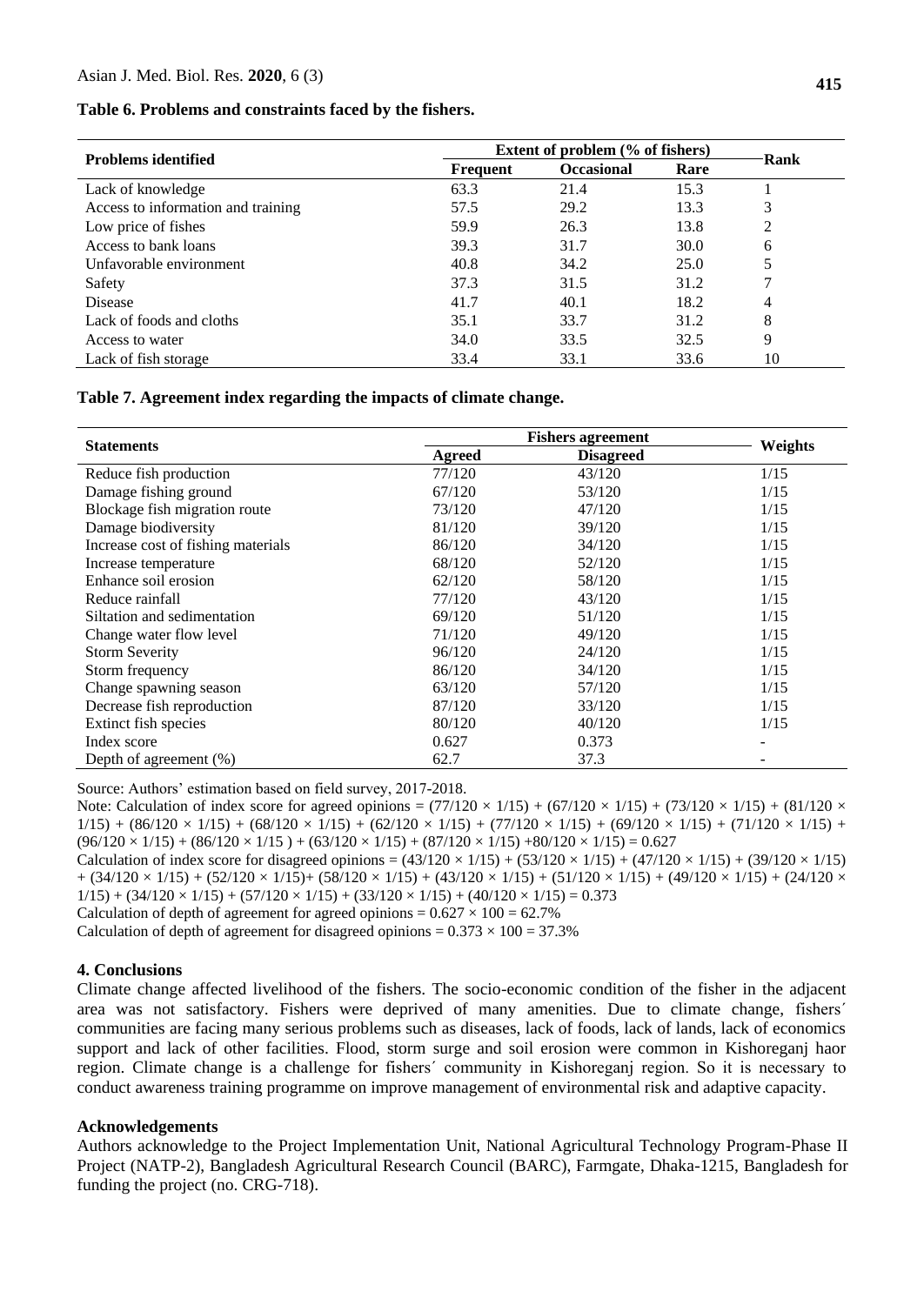#### **Conflict of interest**

None to declare.

#### **References**

ACIA, 2004. Impacts of a warming arctic: Climate impact assessment. Cambridge university press.

- Adger WN, TP Hughes, C Folke, SR Carpenter and J Rockserom, 2005. Social-ecological resilience to coastal disasters. Science, 309: 1036-1039.
- Ahamed NU, 1996. Report of the fishers socio-economic survey. Fisheries survey and monitoring program, department of fisheries, Tangail.
- Ahmed M, 2012. Community led framework for estimation of sustainable exploitation level of fish reeds in Tanguar haor. Community based sustainable management of Tanguar haor Project-II, IUCN, SDC ( Swiss Agency for development and cooperation).
- Ahmed N and MAR Hossain, 1999. A study on socio-economic aspect of coastal fishers in Bangladesh. Progress. agric., 10: l5l-155.
- Ali H, MAK Azad, M Anisuzzaman, MMR Chowdhury, M Hoque and MI Sharful, 2009. Livelihood status of the fish farmers in the fish farmers in some selected areas Tarakanda upazila of Mymensingh district. J. Agroforest. Environ., 3: 85-89.
- Azam K, D Kamal and M Mostofa, 1998. Status and potential of mud crab (*Scylla serrata*) in Bangladesh. Integrated management of Gages floodplains and Sundarbans ecosysytem, MA Rahman, MS Shah, MG Murtaza and MA Matin (eds.), Khulna University, Bangladesh,
- Badjeck MC, ES Allison, AS Halls and NK Dulvy, 2010. Impacts of climate variability and change on fisherybased livelihoods. Mar. Policy, 34: 375-383.
- Bappa SB, MMM Hossain, BK Dey, S Akter and M Hasan-Uj-Jaman, 2014. Socio-economic status of fishers of the Marjat Baor at Kaliganj in Jhenidah district, Bangladesh. J. Fish., 2: 100-105*.*
- Barnett J and WN Adger, 2003. Climate danger and atoll countries. Clim. Change, 61: 321-337.
- Bennett S, D Scott, A Karim, I Sobhan, A Khan and SMA Rashid, 1995. Wetland resources specialist study, northeast regional water management plan. Bangladesh flood action plan (FAP)-6, Bangladeh.
- Brander K, 2006. Assessment of possible impacts of climate change on fisheries, Wissenschaftliche beirat der bunderregierung globale umweltvera nderungen (WBGU), Berlin.
- Chantarasri S, 1994. Integrated Resource Development of the Sundarbans Reserve Forest. Report on Resources management for the Sundarbans Reserve Forest. UNDP/FAO (5-171). BGD/84/056, Khulna, Bangladesh.
- Chowdhury MSH, MM Rahman, M Koike, N Muhammed, KM Salahuddin, MA Halim and MJ Islam, 2010. Small-scale mehedi (*Lawsonia inermis* L.) farming in the central Bangladesh: a promising NTFP-based rural livelihood outside the forests. *Small Scale Forest.,* 9: 93-105.
- Dixon RK, J Smith and S Guill, 2003. Life on the edge: vulnerability and adaptation of African ecosystems to global climate change. Mitig. Adapt. Strateg. Glob. Chang., 8: 93-113.
- Dobson DM, 2001. From ice cores to tree rings. In: Spray SL, McGlothlin KL (eds) Global climate change. Rowman and Littlefield Publishers, Inc., Oxford, UK, 31–58.
- Duffy JE, 2003. Biodiversity loss, trophic skew and ecosystem functioning. Ecol. Lett., 6(8): 680-687. https://doi.org/10.1046/j.1461-0248.2003.00494.x
- Ficke AD, CA Myrick and LJ Hansen, 2007. Potential impacts of global climate change on freshwater fisheries. Rev. Fish Biol. Fish., 17: 581-613.
- Gill GJ and J Gerard, 1991. Seasonality and agriculture in the developing world: A problem of the poor and the powerless. Cambridge university press.
- Halls AS, 2009. Addressing fisheries in the climate change and adaptation initiative. Fisheries resources development, melkong region.
- Hossain MJ, MJ Sarker, MN Uddin, A Islam, IJ Tumpa and Z Hossain, 2018. Macrobenthos presence in the estuarine waters of the Meghna river, Ramghati, Laksmipur, Bangladesh. World Appl. Sci. J., 36: 598-604.
- Hussain MM and MA Salam, 2007. Basic service delivery advocacy: review report. Development wheel (DEW), Dhaka.
- IPCC, 2007a. The physical science basis. Contribution of working group I to the fourth assessment report.
- IPCC, 2007b. Impacts, adaptation and vulnerability: contribution of working group II to the fourth assessment report of the intergovernmental panel on climate change. Cambridge university press.
- Islam GMN, NMR Abdullah, KK Viswanathan and TS Yew, 2006. Augmenting fishers welfare and livelihood assets through community based management in Bangladesh. In 11<sup>th</sup> Biennial Conference Association for the study of common property, Bali, Indonesia.